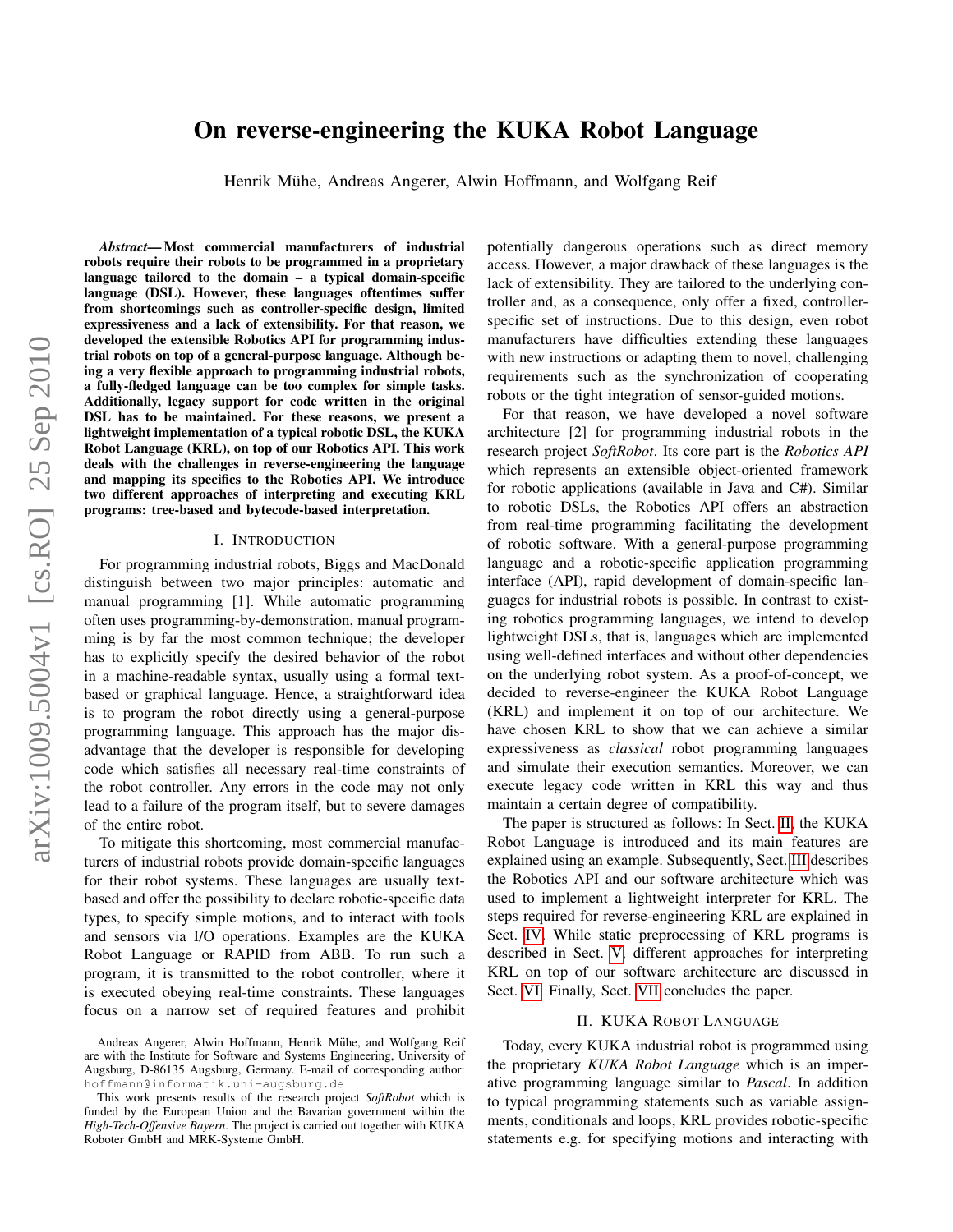```
DEF example()
  DECL INT i
  DECL POS cpos
 DECL AXIS jpos
  FOR i=1 TO 6
    $VEL_AXIS[i]=60
  ENDFOR
  jpos = {AXIS: A1 0,A2 -90,A3 90,A4 0,A5 0,A6 0}
  PTP jpos
  IF $IN[1] == TRUE THEN
    cpos = {POS: X 300, Y -100, Z 1500, A 0, B 90, C 0}
  ELSE
    cpos = {POS: X 250, Y -200, Z 1300, A 0, B 90, C 0}
  ENDIF
  INTERRUPT DECL 3 WHEN $IN[2]==FALSE DO BRAKE
  INTERRUPT ON 3
  TRIGGER WHEN DISTANCE=0 DELAY=20 DO $OUT[2]=TRUE
  LIN cpos
  LIN {POS: X 250,Y -100,Z 1400, A 0,B 90,C 0} C_DIS
  PTP jpos
  INTERRUPT OFF 3
END
```
<span id="page-1-1"></span>Fig. 1. Example program written in KRL.

tools. Moreover, KRLs execution semantics uses two program counters to implement a feature known as *advance run*. The second counter is usually ahead of the regular program counter and is used for planning motions in advance. In particular, this is used to blend two subsequent motions. An extensive reference to KRL can be found in [3].

An example program showing the main features of KRL is given in Fig. [1.](#page-1-1) Like all KRL programs, it contains a declaration section followed by a statements section which starts with the first statement and comprises the actual program. Every variable must be declared in the declaration section and can later be assigned in the statements sections. Besides common data types (INT, REAL, BOOL and CHAR), KRL allows the definition of arrays and user-defined structs and provides predefined structs such as AXIS and POS which are specific to robotics. There is a large number of predefined global variables, e.g. for setting the max. velocity of the robot's joints (\$VEL\_AXIS) or for accessing binary inputs (\$IN) and outputs (\$OUT). To control program flow, KRL has several statements such as conditionals (e.g. **IF**, **SWITCH**), loops (e.g. **FOR**, **REPEAT** ... **UNTIL**, **WHILE**) and jumps (**GOTO**).

Because KRL is a robotic DSL, it has built-in statements for programming motions such as **PTP** or **LIN**. While **PTP** executes a point-to-point motion to its programmed end point, the **LIN** statement executes a linear motion to a specified target in Cartesian space. Besides these two motion types, KRL currently supports circular motions and splines. Using the *advance run* feature, motions are pre-calculated and planned before the actual program execution reaches the corresponding motion statement. This allows blended movements, where the motion does not stop exactly at the programmed target but blends into the subsequent motion (cf. Fig. [2\)](#page-1-2). Usually, this approach leads to faster execution of multiple motion statements by reducing acceleration and

deceleration phases. To indicate that a target position does not need to be reached exactly, an additional parameter (e.g. **C\_DIS** in the example program) is used in the corresponding motion statement. However, there are KRL statements like reading an input which stop the advance run making it impossible to blend between two motions [3].



<span id="page-1-2"></span>Fig. 2. Two blended linear motions,  $L_1$  and  $L_2$ , with n automatically generated transition.

In KRL, the communication with external tools and sensors is usually done by using digital or analog in- and outputs. Hence, KRL provides predefined global variables (cf. variables  $\sin$  and  $\sec$ ) and additional statements to handle in- and outputs. These variables and statements can be used in a **TRIGGER** statement to define path-related switching actions. In the example from Fig. [1,](#page-1-1) the binary output  $\text{sort}[2]$ is set to true 20ms after the linear motion to cpos was started. Another feature of KRL are interrupts, where the current program is suspended when an event (e.g. an input) occurs and a subprogram is executed. The event and the subprogram are defined by an **INTERRUPT** declaration statement. After being defined, the interrupted can be switched on and off. In the example program above, an interrupt is declared, which fires when the binary input  $\sum_{i=1}^{\infty}$  becomes true. The interrupt-subprogram causes the robot to brake immediately (**BRAKE**). Besides the *submit interpreter* [3], which allows running a special second program in parallel with the main program, triggers and interrupts are the only means to express concurrency in KRL – albeit in a limited manner.

## III. ROBOTICS API

<span id="page-1-0"></span>Fig. [3](#page-2-1) illustrates the important parts of the software architecture introduced in [2]. The central concept is that realtime critical commands can be specified using the objectoriented *Robotics API* and are then translated into commands for the *Realtime Primitives Interface* [4]. The *Robot Control Core (RCC)* executes these commands, which consist of a combination of pre-defined (yet extendable) calculation modules and a specification of the data flow among them. Implementing only the RCC with real-time aspects in mind is sufficient to allow the atomic execution of Robotics API commands while obeying real-time constraints. Here, only the aspects of the programming model relevant to this work will be introduced. A comprehensive overview of the programming interface can be found in [5].

The Robotics API is implemented as a library on top of a general purpose programming language. In terms of concepts, the Robotics API covers the same scope that the KUKA Robot Language does (see Sec. [II\)](#page-0-0), offering robotic specific data types, movement and tool commands as well as control flow structures as provided by the host language.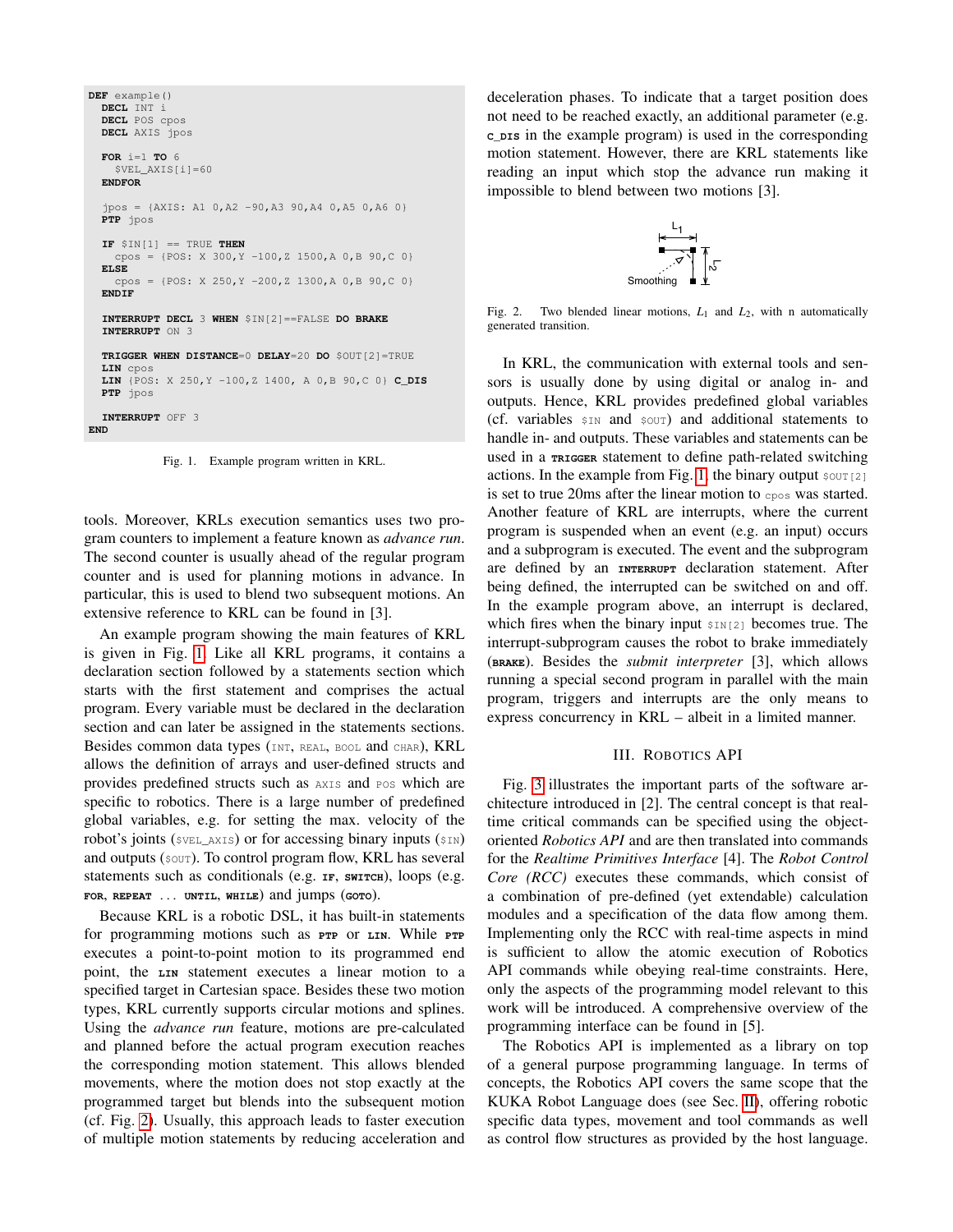

<span id="page-2-1"></span>Fig. 3. The Robotics API and its context in the software architecture.

Additionally, the Robotics API incorporates a comprehensive robotics domain model that extends beyond the set of specific data types that KRL provides. This simplifies the development of diverse, complex robotic applications, which is also supported by reusable class structures and reusable logic. However, runtime environments of common objectoriented programming languages do not guarantee real-time constraints during program execution. Thus, reacting to certain sensor events cannot be done in real-time using eventing concepts built into the programming language.



<span id="page-2-2"></span>Fig. 4. Robotics API command

To meet real-time requirements, e.g. for motion blending or event handling, commands in the Robotics API can be linked with a special mechanism prior to execution. Commands that are combined in that way are executed atomically on the Robot Control Core. Fig. [4](#page-2-2) shows an example of such a combined command structure. This example is taken from a welding application and specifies the initialization of the welding gas flow as soon as a robot motion has ended. To achieve this, the motion (titled *ignitionMovement*) defines a special event (*motionEnded*) that is used as a trigger (*startGasTrigger*) for starting the subsequent command (*startGasCommand*). Such a command structure is converted into a dataflow specification that is executable by the RCC with real-time guarantees. This, however, is a different concept of handling events occurring during execution than the concept employed by KRL, where it is possible to call arbitrary methods when an event occurs.

Additionally, the way commands for robots or tools are processed inside the Robotics API differs from how they are handled in the KUKA Robot language. KRL interprets program instructions ahead of their actual execution which allows for successive blending between subsequent motions

(see Sec. [II\)](#page-0-0). In today's general purpose programming languages, which the Robotics API is intended to be used with, such an ahead-of-time interpretation is usually not provided.

Our transaction-like mechanism for specifying real-time critical commands is suitable for covering the requirements in almost any domain of industrial robotics today [2]. It also allows for blending between subsequent motions, but only for a finite set of motions and not incrementally. However, the execution semantics clearly differs from those of the KUKA Robot Language, which constitutes an additional challenge for interpreting legacy KRL programs on top of the Robotics API.

### IV. APPROACH

<span id="page-2-0"></span>The goal of this work was running KRL in an entirely different execution environment and with a different underlying execution paradigm. The first problem is that KRL is only documented in user manuals, i.e. there is no publicly available formal specification or grammar of the language. Semantics is only documented by informal descriptions. Additionally, even if it is possible to sufficiently determine the semantic meaning of every construct in the language, a successful reimplementation must not only retain the same control flow as the original implementation but also ensure that robot movements are planned and executed the same way. This task is difficult, because of different underlying concepts of KRL and the Robotics API used to implement motion commands. KRL can start a motion and continue the execution of the program while the motion is performed by the robot. Commands read while continuing the execution can influence the motion (cf. *advance run* in Sect. [II\)](#page-0-0). Replicating this in a simple way requires a means of augmenting a motion which has already been started, which is conceptually incompatible with the Robotics API.

Starting with a simple benchmark program written in KRL and the programming manual [3], every command found in either code or the handbook was added to a list of valid KRL statements. To find the set of allowed parameters for each command, the manual proved to be insufficient, even though it uses EBNF-like notation to explain some commands. The set of parameters specified in the manual is often either incomplete or vague. To counter the problems stemming from a lack of documentation, we extracted about one megabyte of valid KRL source code from a KUKA robot control unit. This in itself is usually not enough to construct a grammar for a programming language in a reasonable amount of time. Combined with a very restrictive preliminary grammar built manually using the handbook mentioned earlier, the source code proved to be a valuable asset. The preliminary grammar was constructed in a conservative manner: Whenever the syntax was not entirely clear in the handbook, the most restrictive assumption was made to construct the corresponding grammar rule. After having finished the construction, both lexer and parser were generated and extended to simplify finding missing or insufficient grammar rules. All common constructs not included in the grammar so far were added. If a specific parse error happened only with a single source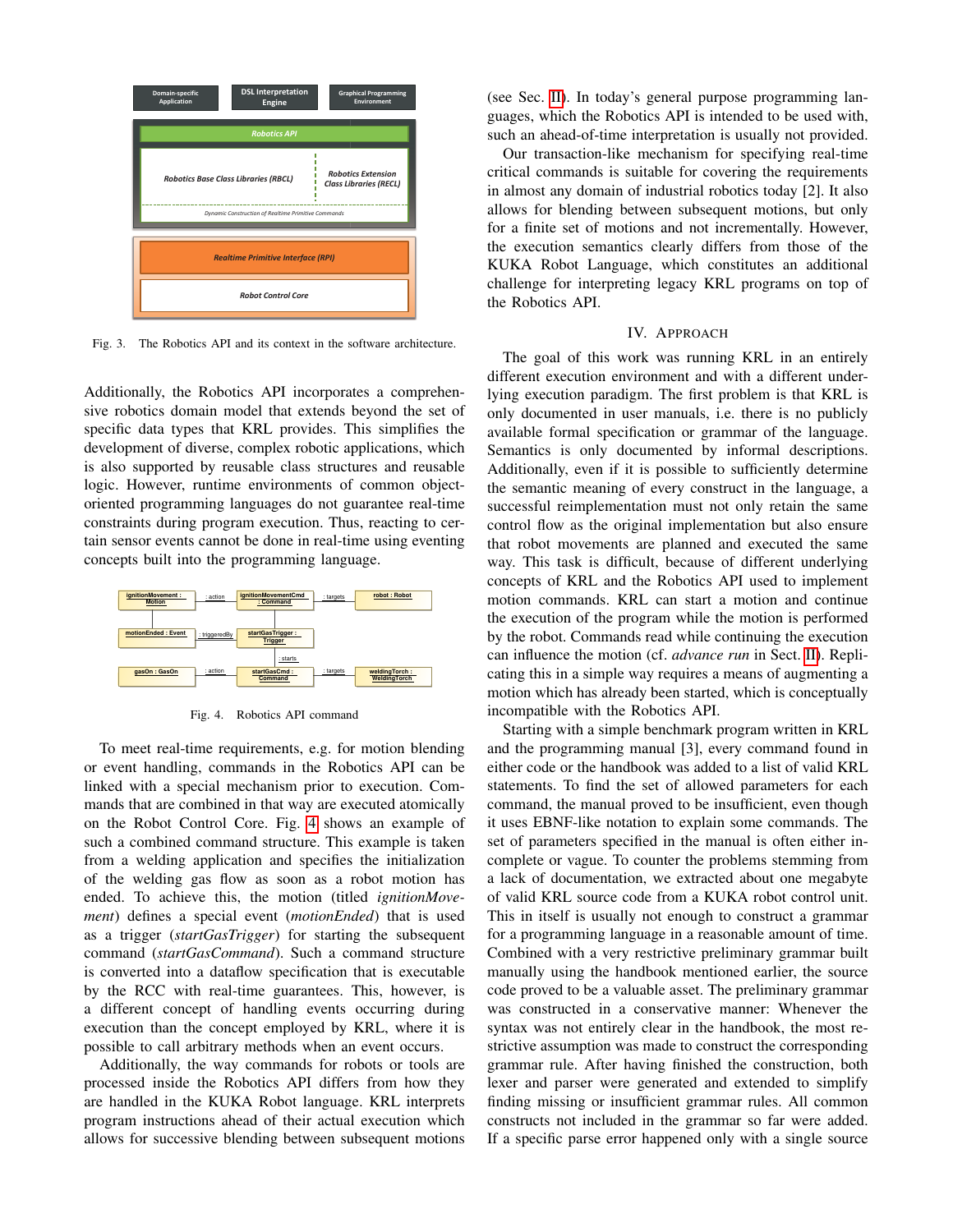file, the official KRL implementation KUKA.OfficeLite [6] was used to validate the construct before it was added to the grammar. This way a comprehensive grammar for KRL was built from scratch in a short amount of time.

Having obtained a usable grammar, we next implemented a way of *mapping* KRL to the Robotics API introduced in Sect. [III.](#page-1-0) Although translating KRL to Java with calls to the Robotics API is possible, we chose to build an interpreter for the DSL. The official KUKA implementations of KRL offer some debugging options and features like backward execution of movement commands. Trying to mimic these features in a translation-based approach would complicate the translation process. An interpreter, on the other hand, allows a high level of interaction with the interpreted program. It simulates a CPU but can be accessed and manipulated easier than the physical CPU. Further advantages of the interpretation approach will be detailed in Sect. [VI.](#page-3-1)

### V. PREPROCESSING

<span id="page-3-0"></span>From the grammar, both lexer and parser were generated using ANTLR [7] (*ANother Tool for Language Recognition*). We enriched the grammar with the description of a tree structure that the generated parser uses to output an Abstract Syntax Tree (AST) instead of a parse tree. A parse tree is a representation of which rules were used to parse the input whereas an AST is less verbose and represents only the information necessary for the purpose of interpretation.

Since KRL is both statically and explicitly typed, comprehensive type-checking is possible before actually executing a program. This is advantageous, since having to terminate a program because of an invalid assignment while in the middle of the execution is discouraged, especially in a DSL that is used to control heavy machinery. Type checking requires all symbols and their types to be known. Additionally, it is paramount that symbol scoping, that is, different visibility in different areas of the program, is established. Thus, a symbol table has to be generated before a type checker can be run.

The program that fills the symbol table works on the AST created by the parser – an example is displayed in Fig. [5.](#page-3-2) A hierarchy of symbol tables is established to allow for easy integration of scoping: only symbols are visible that are in a symbol table which is an ancestor to the current symbol table. In this context, *current* symbol table means local to the expression for which visibility of a symbol has to be determined. If a statement in a method *m* tries to read a variable *a*, the symbol table used to collect symbols of said method is the *current* symbol table. In the symbol table hierarchy given at the top of Fig. [5,](#page-3-2) variable *a* is thus visible to method *m*, since it is in a symbol table that is an ancestor of the current symbol table for statements in method *m*.

After having collected all symbols in a given KRL program, type checking is trivial: The AST has to be read a second time and every expression has to be checked for type compatibility. Type checking can be done by verifying that a set of type constraints is met [8]. Considering the source code in Fig. [5,](#page-3-2) we must verify that the type of the variable on the left side of the assignment is compatible



<span id="page-3-2"></span>Fig. 5. KRL sourcecode, AST generated by the parser and associated symbol table hierarchy.

with the type of the expression on the right. In the context of an assignment, two types are considered compatible if lossless conversion between the type of the expression and the variable is possible. A set of similar constraints was found for all expressions in KRL and implemented in the type checker. The type checker also adds type information to the AST to avoid having to compute this information again in the interpreter.

# VI. INTERPRETATION

<span id="page-3-1"></span>Traversing the AST is a simple way of executing a DSL. We will call this approach *tree-based interpretation*. It is a straightforward implementation of an interpreter, but not the only feasible method. Literature suggests that a different approach, called *bytecode interpretation*, is also widely used [9]. Since our implementation using a tree-based approach is both more mature and versatile than our implementation of a bytecode interpreter, we will focus tree-based interpretation first. Later in this chapter, a bytecode-based prototype will be introduced and compared to the original approach.

Tree-based interpretation relies on the idea that a KRL program can be effectively executed by walking the AST generated from it and executing each node in it as shown in Fig. [6.](#page-4-0) For simple statements, like a variable declaration (see Fig. [5,](#page-3-2) label *s*1), execution comes down to reading the declaration node, reading the variable name in the child node and allocating a corresponding amount of memory. For more complex statements like an assignment (see Fig. [5,](#page-3-2) label *s*2), execution requires executing both child-nodes. The value returned by executing the second child-node – and thus the right side of the assignment – needs to be assigned to the position in memory referenced by the first child-node.

Control flow constructs like loops are simple to execute: for an unconditional loop, its body is executed iteratively until a statement which causes the loop to exit is encountered. However, a serious problem arises with executing statements that severely impact control flow (e.g. a return statement, a procedure, a function call, or a **GOTO**). It is sufficient to focus on the most difficult of these statements, coro, since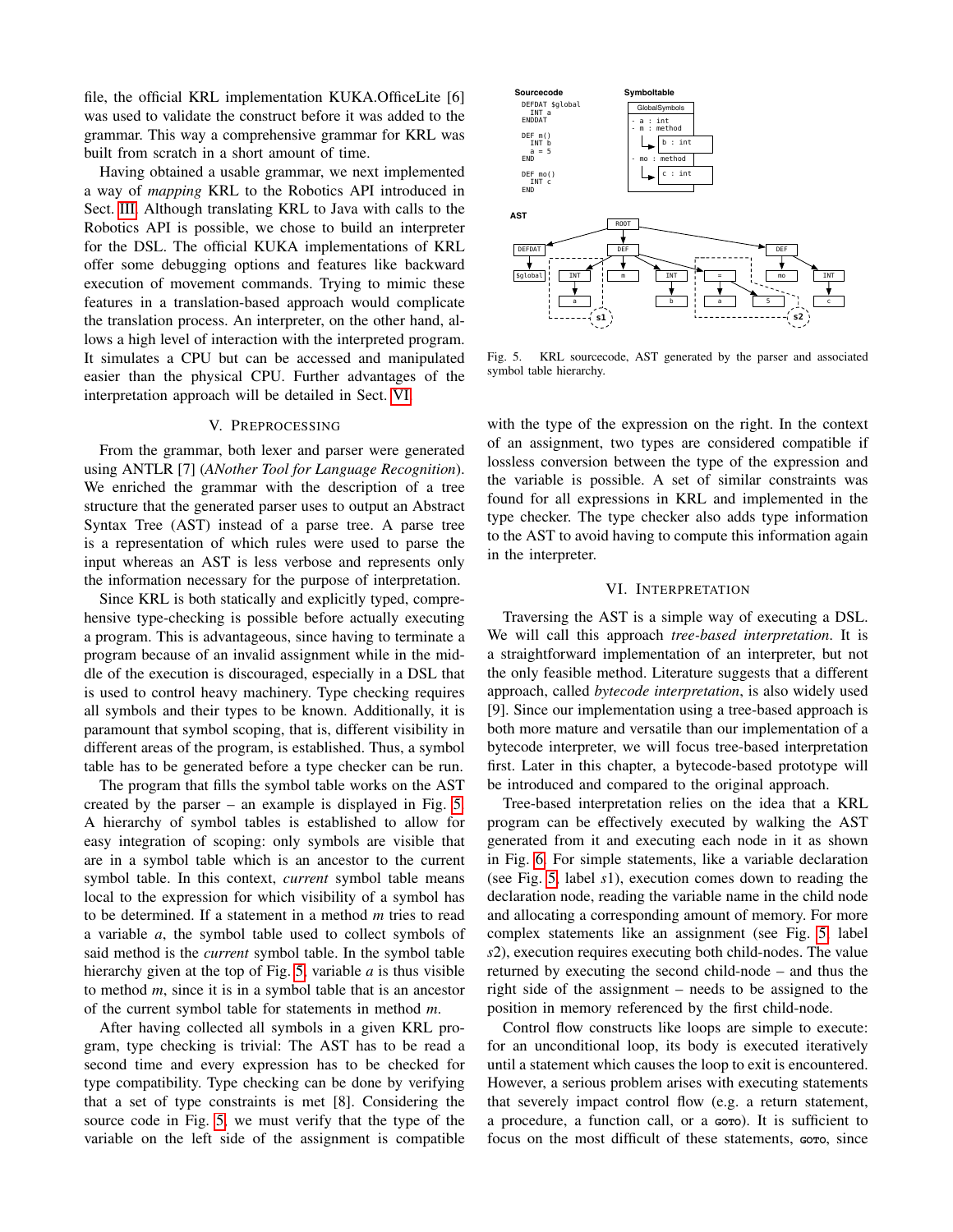

<span id="page-4-0"></span>Fig. 6. Architecture when using a tree-based interpreter.

the others statements can be simulated with it. In a tree-based interpreter, two stacks need to be maintained: The call stack of the interpreter (interpreter call stack) itself and the call stack of the program being interpreted (program call stack). When interpreting a **LOOP** for instance, the interpreter call stack changes because a method is invoked that handles the execution of the loop. The program call stack remains the same as it only changes with method calls and jumps in KRL cannot target a label outside the current method.

Consider a Goro statement inside a loop which jumps to a statement outside said loop. A jump like that would require the method executing the **LOOP** statement to return execution to its caller and tell it to continue at the target label of the jump. This requires reversing the call stack, and transferring information on where to continue execution to the caller – in complex cases through a call-hierarchy of arbitrary height. Although this can be achieved by wrapping every method used for node execution, a more elegant albeit unusual approach is using the exception concept provided by most high-level programming languages, as suggested in [9]. Exceptions can pass through the call hierarchy and be caught in appropriate places with a minimum of additional code. Additionally, since none of the debug information carried by the exception is required, cost for exception creation is minimal, as suggested by [10, p. 174].

At the beginning of this chapter, a different approach, bytecode interpretation, was mentioned. Compared to a treebased interpreter, a bytecode interpreter does not walk a complex data structure like a tree but instead works on simple code consisting of small *atomic* operations. Using a less verbose data structure leads to less overhead in the interpreter. Extracting an operation and its parameters from the AST requires accessing different nodes of the tree and thus accessing different addresses in memory using pointers. Bytecode can be constructed in a way that groups operations and parameters together, making the cost of accessing an operation and its parameters as cheap as reading a bytesequence from memory.

The bytecode has to be generated out of the KRL program before interpretation can start. This is achieved by reusing the annotated AST introduced in Sect. [IV.](#page-2-0) Since bytecode is usually represented as an array of byte values, a standard approach is to first generate human readable bytecode that is easy to read and debug, and then assemble the textual



<span id="page-4-1"></span>Fig. 7. Process used to generate bytecode from a KRL program.

representation into an actual byte-array. We designed each bytecode operation to be as simple as possible. Required memory is determined by the compiler and numerical indexes are used to address variables. This way, memory allocation is dealt with before the program is executed, resulting in a leaner interpreter. The translation process and the results generated in each step are displayed in Fig. [7.](#page-4-1)

The Robotics API is used to execute movement commands in both the tree-based interpretation approach as well as the bytecode interpretation approach. As explained in Sect. [II,](#page-0-0) KRL can blend motions together, thus making the transition between two separate motions smooth, as illustrated in Fig. [2.](#page-1-2) To achieve this, KRL executes motions asynchronously and continues interpretation until it finds the next motion to be executed. When found, a soft transition between the running and the next motion is calculated and applied. Mapping this behavior to the Robotics API is non-trivial, because the way a motion is executed cannot be influenced once execution has started. To mimic KRL, we do not start execution of a motion as soon as it is found. Instead interpretation is continued and all motion commands are queued until a motion is encountered that may not be blended. This can either be the case when a motion has a parameter indicating that it is not supposed to blend with a subsequent motion, when a special command prevents blending as mentioned in Sect. [II](#page-0-0) or when the queue is full. If any of the above applies, the motionqueue is executed with blending between each motion. The rationale behind this is that interpretation of control flow and computational statements takes only a minor amount of time. Thus, the delay introduced by deferred execution of motion commands is minimal, but allows us to closely mimic the execution semantics of KRL.

Interrupts in KRL halt execution of the main program and run a subroutine when an event condition becomes true. An interpreter can mimic this behavior by a separate thread that periodically checks all event conditions. When a condition becomes true, the main thread executing the